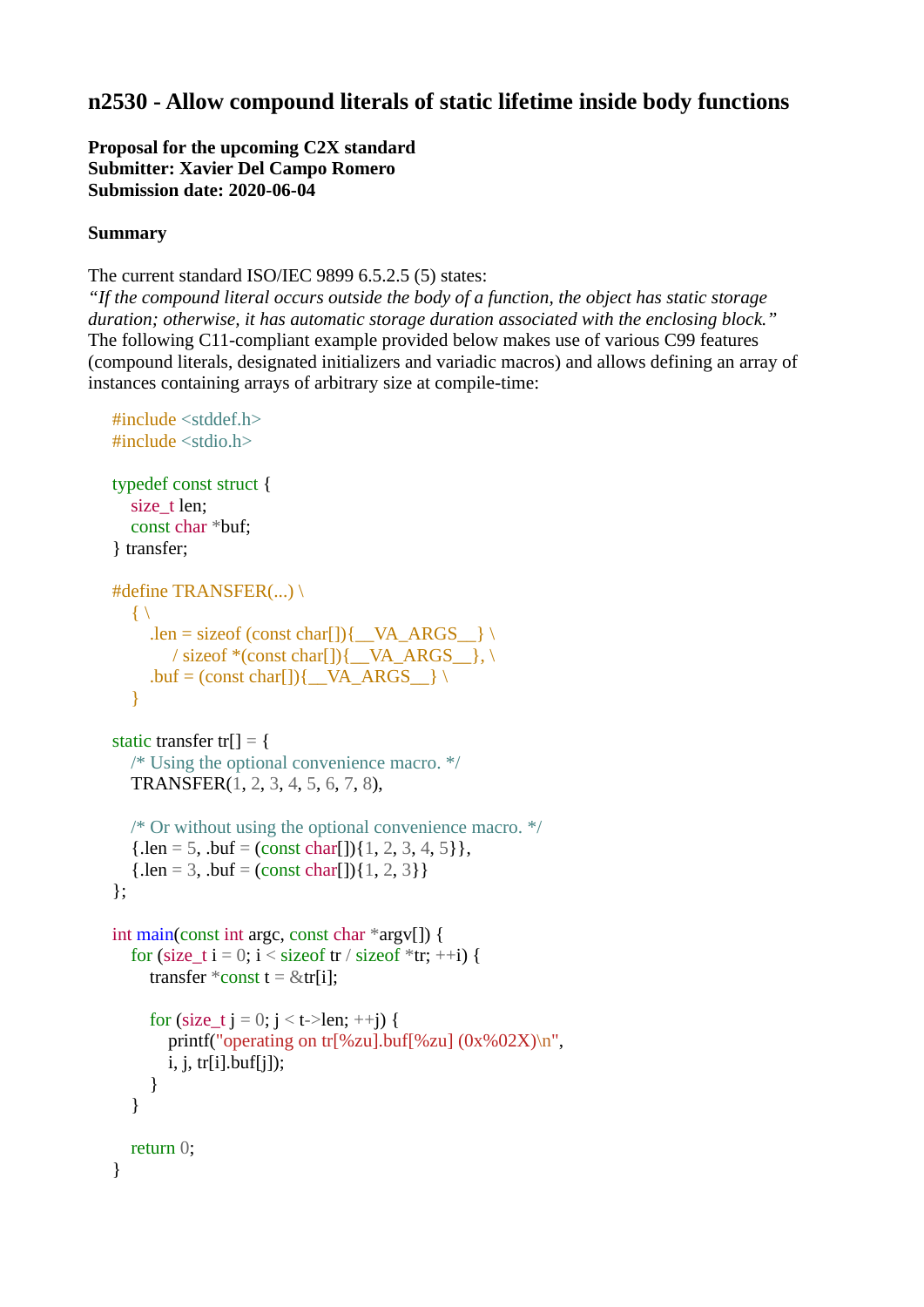## **The problem**

As shown, this code snippet will execute specific actions for each element in the arrays, while considering how many elements have been allocated for each instance. Although it works as expected on any C11-compliant implementation, transfer and tr are defined at a file scope, but are only used by main.

However, any attempt to move *transfer* and *tr* inside the body of *main* will trigger a compile-time error since compound literals are not static inside a function body. For example, GCC 7.5.0 triggers the following error on the modified example below:

```
\#include <stddef h>
#include <stdio.h>
int main(const int argc, const char *argv[]) {
    typedef const struct {
     size t len;
      const char *buf;
    } transfer;
#define TRANSFER(...) \
   \{\ \}len = sizeof (const char[]) { VA ARGS } \
        / sizeof *(const char[]){\angleVA_ARGS_}, \
     .buf = (const char[]){\angleVA_ARGS_} \
    }
    /* Compiler error generated due to compound literal having
    automatic storage instead of static. */
   static transfer tr[] = \{ /* Using the optional convenience macro. */
      TRANSFER(1, 2, 3, 4, 5, 6, 7, 8),
     /* Or without using the optional convenience macro. */
     {len = 5, \text{ but } = (const \text{ char}[1], 2, 3, 4, 5},
     {len = 3, \text{ but } = (const \text{ char}[]){1, 2, 3}} };
 $ gcc ex1.c 
 ex1.c: In function 'main':
 ex1.c:15:16: error: initializer element is not constant
       .buf = (const char[]){\angleVA_ARGS\angle} \
 \wedgeex1.c:22:9: note: in expansion of macro 'TRANSFER'
        TRANSFER(1, 2, 3, 4, 5, 6, 7, 8),
       \land~~~~~~~
 ex1.c:15:16: note: (near initialization for 'tr[0].buf')
       .buf = (const char[]){\_\text{VA}\_\text{ARGS}\_\text{} \
           \wedgeex1.c:22:9: note: in expansion of macro 'TRANSFER'
        TRANSFER(1, 2, 3, 4, 5, 6, 7, 8),
```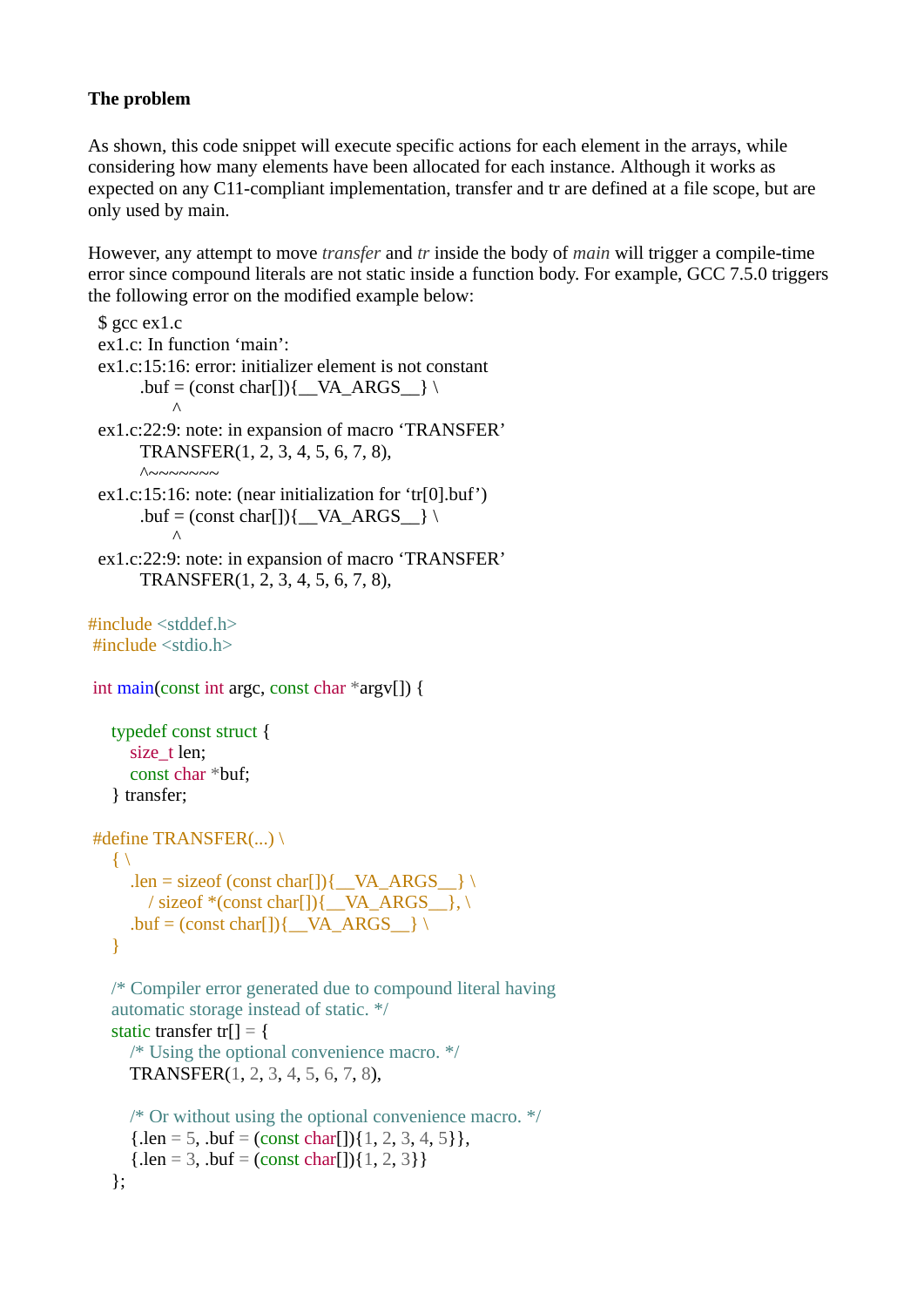```
for (size t i = 0; i < size f tr / size of *tr; ++i) {
     transfer *\text{const} t = &tr[i];
     for (size t j = 0; j < t->len; ++j) {
         printf("operating on tr[%zu].buf[%zu] (0x%02X)\n",
         i, j, tr[i].buf[j]);
      }
   }
   return 0;
}
```
### **Proposal**

In this proposal, it is suggested to allow developers to qualify compound literals as *static* so compound literals with static lifetime can still be used inside the body of a function.

A modified version of the example above introduces the static keyword to compound literals, so both *transfer* and *tr* can be moved inside *main*:

```
#include <stddef.h>
#include <stdio.h>
int main(const int argc, const char *argv[]) {
    typedef const struct {
     size t len;
       const char *buf;
    } transfer;
#define TRANSFER(...) \
   \{ \ \}.len = sizeof (static const char[]){\angleVA_ARGS_} \
        / sizeof *(static const char[]){__VA_ARGS__}, \
      .buf = (static const char[]){\angleVA_ARGS__} \
    }
    /* Compiler error generated due to compound literal having
    automatic storage instead of static. */
   static transfer tr[] = {
       /* Using the optional convenience macro. */
      TRANSFER(1, 2, 3, 4, 5, 6, 7, 8),
      /* Or without using the optional convenience macro. */
      {len = 5, \t{.}buf = (static const char[]){1, 2, 3, 4, 5}},{len = 3, \text{ but } = (\text{static const char}[1], 2, 3)} };
   for (size_t i = 0; i < size of tr / size of *tr; ++i) {
      transfer *\text{const} t = &tr[i];
      for (size_t j = 0; j < t->len; ++j) {
```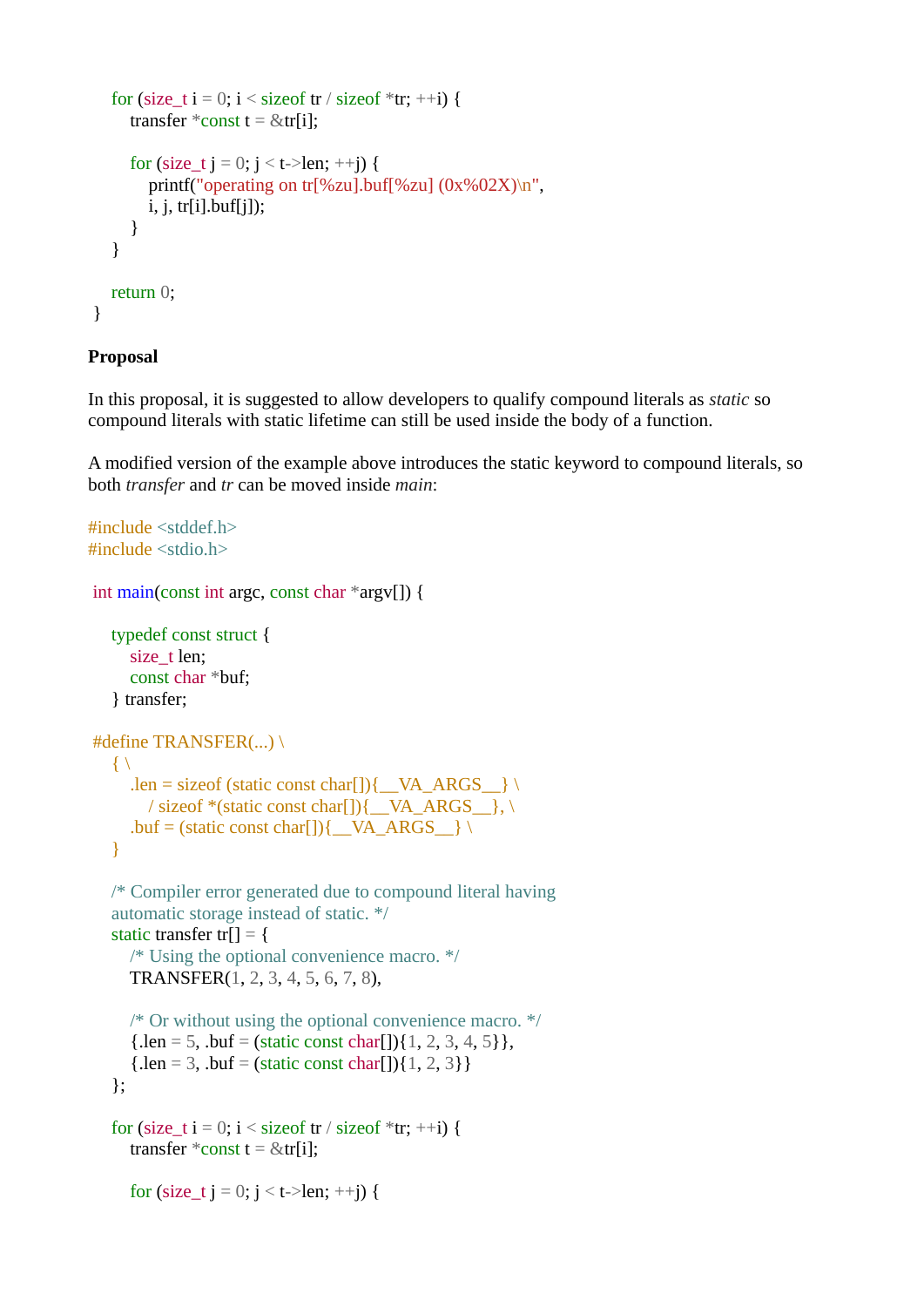```
printf("operating on tr[%zu].buf[%zu] (0x\%02X)\n",
        i, j, \text{tr}[i].buf[i]);
      }
   }
   return 0;
}
```
Please take into account the static compound literals used to determine array length (via struct member *len*) in macro *TRANSFER* are not in fact stored into memory, but are optimized away by the compiler since they cannot be accessed from anywhere but from the *sizeof* operators.

### **Reason behind this proposal**

Encouraging developers to reduce the scope of any symbol to its absolute minimum reduces the risk of accessing and/or modifying data accidentally, improves modularity by encapsulation and enhances readability. Allowing static compound literals to be defined inside the body of a function provides all these benefits without introducing any breaking changes to existing code, and should not imply great difficulty for currently available implementations.

### **Other examples**

The example that has been used so far has proven useful for tasks such as TFT LCD initialization, where a register is accessed via microcontroller communication peripherals (e.g.: SPI, I2S, I2C, etc.) and an arbitrary number of parameters must be sent afterwards, where the number of parameters is tied to the accessed register. Whereas other implementations use a worst-case scenario and set the same array length to all struct instances, this implementation proves to be more efficient by only allocating the strictly amount of bytes needed per instance.

Below there is another minimalistic example of static compound literals (this time, non-*const*) that allow for an implementation of a round-robin scheduler for a small microcontroller where tasks are defined by a callback and how often, in seconds, they must be executed. Another struct member, *rt*, holds mutable parameters, which are grouped into another struct named *process\_rt*:

```
typedef const struct
```

```
{
   void (*callback)(void);
   int seconds;
  struct process rt *rt;
} process_cfg;
/* Runtime information. */
struct process_rt
{
   process_cfg *next;
   /* Other runtime parameters. */
};
void init(void)
{
  static process_cfg cfg = {
```